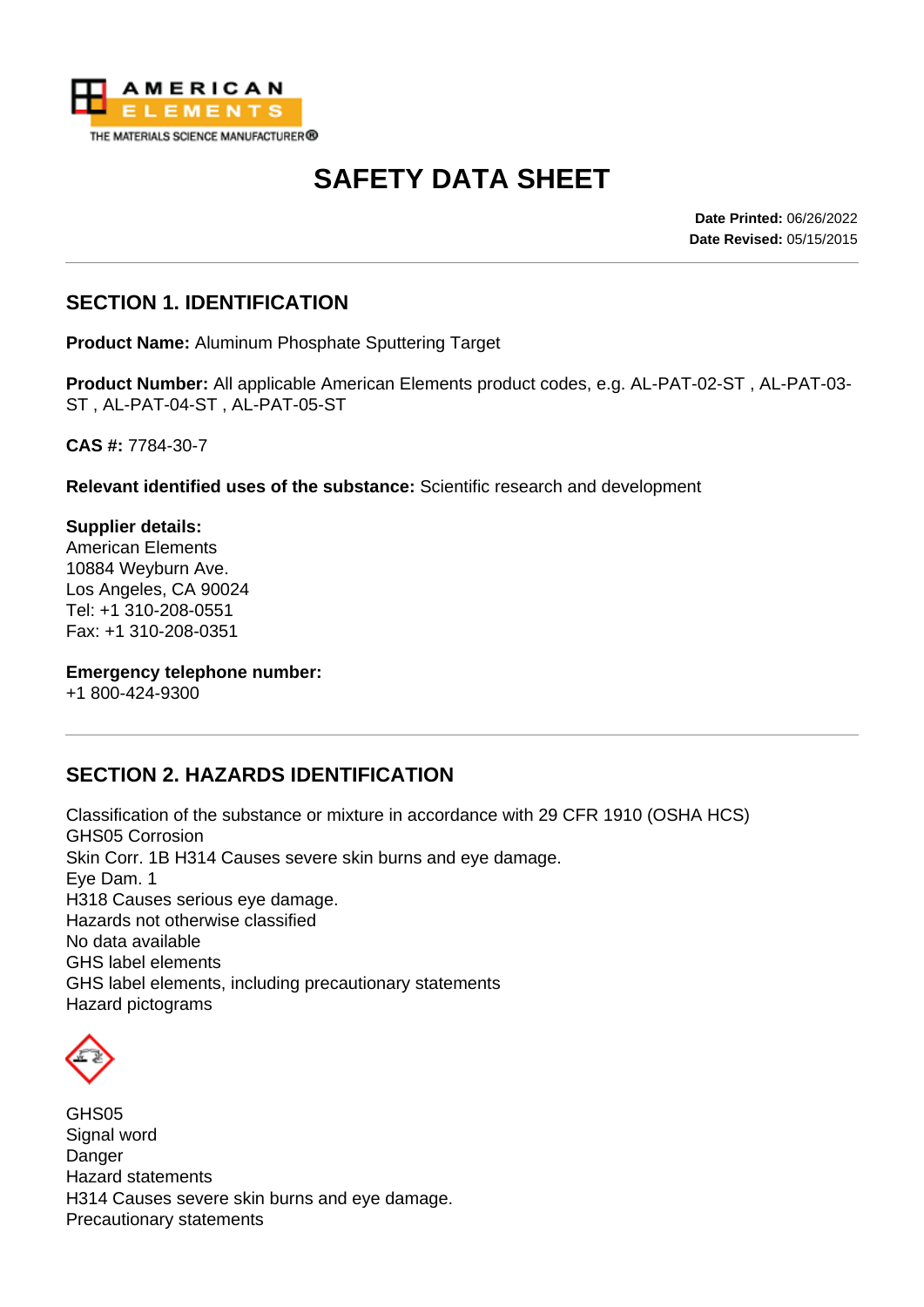P260 Do not breathe dust/fume/gas/mist/vapors/spray. P303+P361+P353 If on skin (or hair): Take off immediately all contaminated clothing. Rinse skin with water/shower. P305+P351+P338 IF IN EYES: Rinse cautiously with water for several minutes. Remove contact lenses, if present and easy to do. Continue rinsing. P301+P330+P331 IF SWALLOWED: rinse mouth. Do NOT induce vomiting. P405 Store locked up. P501 Dispose of contents/container in accordance with local/regional/national/international regulations. WHMIS classification D2B - Toxic material causing other toxic effects E - Corrosive material Classification system HMIS ratings (scale 0-4) (Hazardous Materials Identification System) Health (acute effects)  $=$  3  $Flammability = 0$ Physical Hazard  $= 1$ Other hazards Results of PBT and vPvB assessment PBT: N/A vPvB: N/A

## **SECTION 3. COMPOSITION/INFORMATION ON INGREDIENTS**

**Substances** CAS No. / Substance Name: 7784-30-7 Aluminum phosphate Identification number(s): EC number: 232-056-9

#### **SECTION 4. FIRST AID MEASURES**

Description of first aid measures General information Immediately remove any clothing soiled by the product. If inhaled: Supply patient with fresh air. If not breathing, provide artificial respiration. Keep patient warm. Seek immediate medical advice. In case of skin contact: Immediately wash with soap and water; rinse thoroughly. Seek immediate medical advice. In case of eye contact: Rinse opened eye for several minutes under running water. Consult a physician. If swallowed: Seek medical treatment. Information for doctor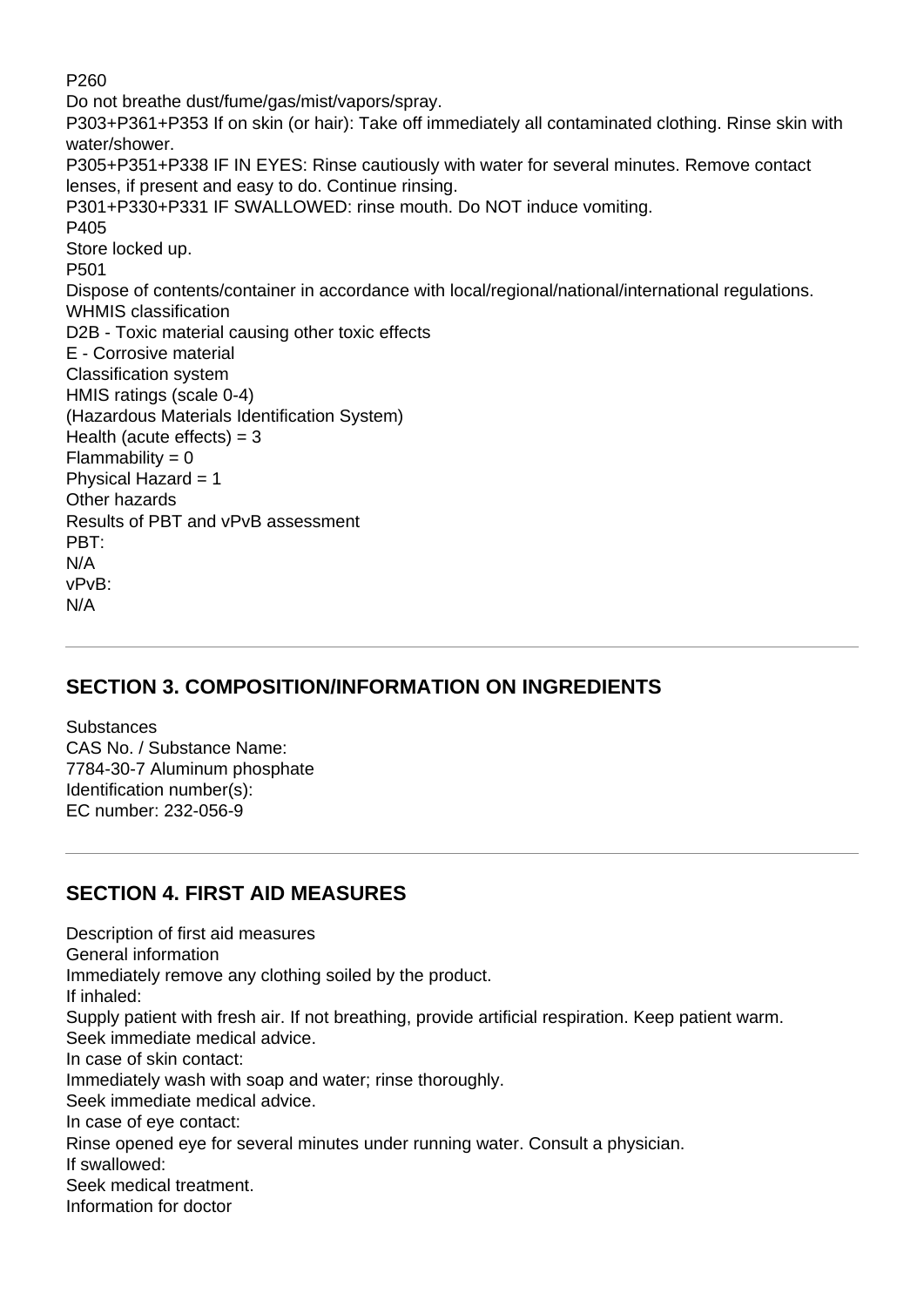Most important symptoms and effects, both acute and delayed Causes severe skin burns. Causes serious eye damage. Indication of any immediate medical attention and special treatment needed No data available

#### **SECTION 5. FIREFIGHTING MEASURES**

Extinguishing media Suitable extinguishing agents Product is not flammable. Use fire-fighting measures that suit the surrounding fire. Special hazards arising from the substance or mixture If this product is involved in a fire, the following can be released: Phosphorus oxides Aluminum oxide Advice for firefighters Protective equipment: Wear self-contained respirator. Wear fully protective impervious suit.

#### **SECTION 6. ACCIDENTAL RELEASE MEASURES**

Personal precautions, protective equipment and emergency procedures Use personal protective equipment. Keep unprotected persons away. Ensure adequate ventilation Environmental precautions: Do not allow material to be released to the environment without official permits. Methods and materials for containment and cleanup: Use neutralizing agent. Dispose of contaminated material as waste according to section 13. Ensure adequate ventilation. Prevention of secondary hazards: No special measures required. Reference to other sections See Section 7 for information on safe handling See Section 8 for information on personal protection equipment. See Section 13 for disposal information.

## **SECTION 7. HANDLING AND STORAGE**

Handling Precautions for safe handling Keep container tightly sealed. Store in cool, dry place in tightly closed containers. Ensure good ventilation at the workplace. Information about protection against explosions and fires: The product is not flammable Conditions for safe storage, including any incompatibilities Requirements to be met by storerooms and receptacles: No special requirements.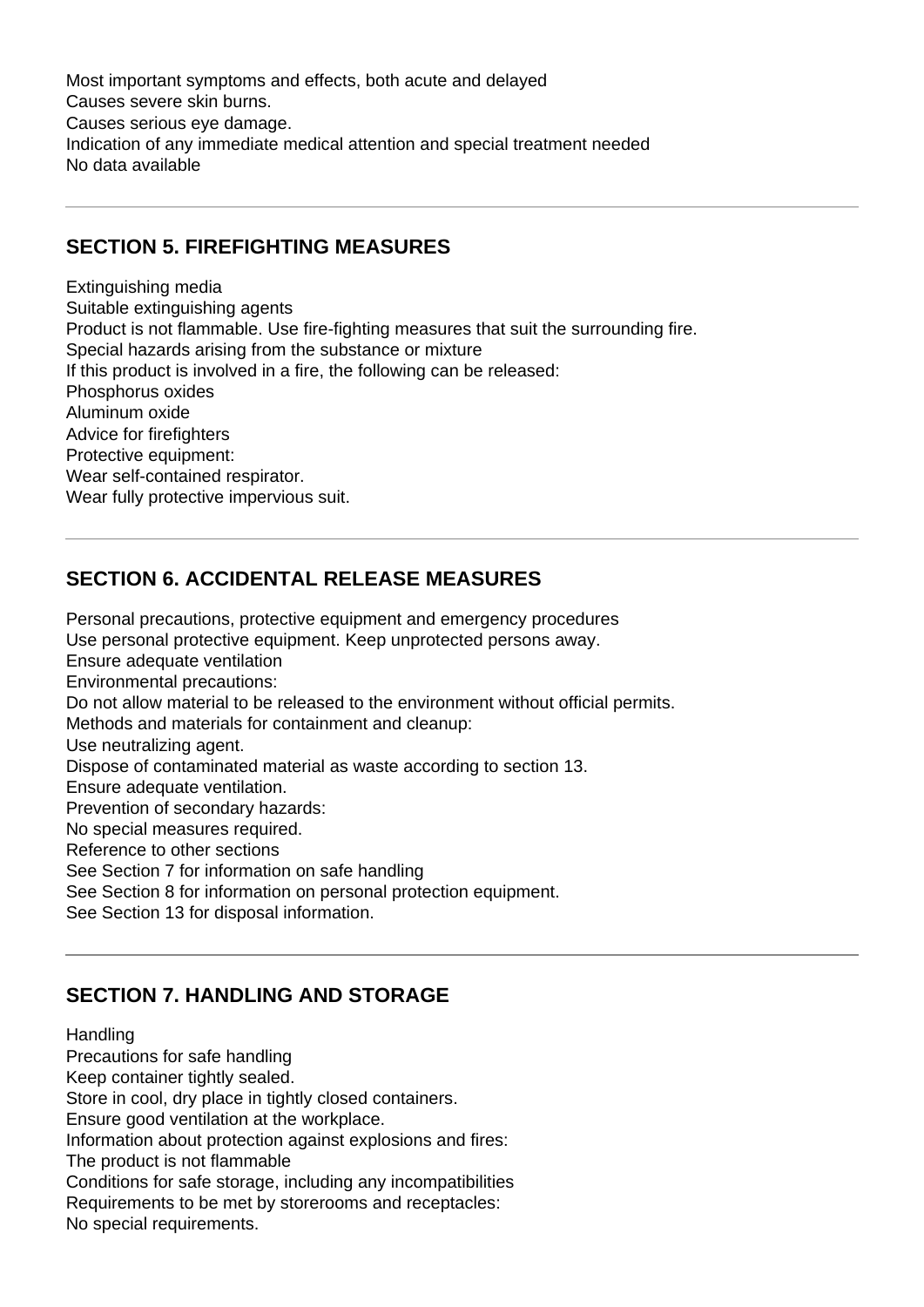Information about storage in one common storage facility: Store away from oxidizing agents. Store away from strong bases. Further information about storage conditions: Keep container tightly sealed. Store in cool, dry conditions in well-sealed containers. Specific end use(s) No data available

#### **SECTION 8. EXPOSURE CONTROLS/PERSONAL PROTECTION**

Additional information about design of technical systems: Properly operating chemical fume hood designed for hazardous chemicals and having an average face velocity of at least 100 feet per minute. Control parameters Components with limit values that require monitoring at the workplace: 7784-30-7 Aluminum phosphate (100.0%) PEL (USA) Long-term value: 15\*, 5\*\* mg/m<sup>3</sup> \*total dust, as Al; \*\*respirable fraction, as Al TLV (USA) Long-term value: 1 mg/m $^3$  respirable fraction, as Al Additional information: No data Exposure controls Personal protective equipment Follow typical protective and hygienic practices for handling chemicals. Keep away from foodstuffs, beverages and feed. Remove all soiled and contaminated clothing immediately. Wash hands before breaks and at the end of work. Avoid contact with the eyes and skin. Maintain an ergonomically appropriate working environment. Breathing equipment: Use suitable respirator when high concentrations are present. Recommended filter device for short term use: Use a respirator with type P100 (USA) or P3 (EN 143) cartridges as a backup to engineering controls. Risk assessment should be performed to determine if air-purifying respirators are appropriate. Only use equipment tested and approved under appropriate government standards. Protection of hands: Impervious gloves Inspect gloves prior to use. Suitability of gloves should be determined both by material and quality, the latter of which may vary by manufacturer. Penetration time of glove material (in minutes) No data available Eye protection: Tightly sealed goggles Full face protection Body protection: Protective work clothing.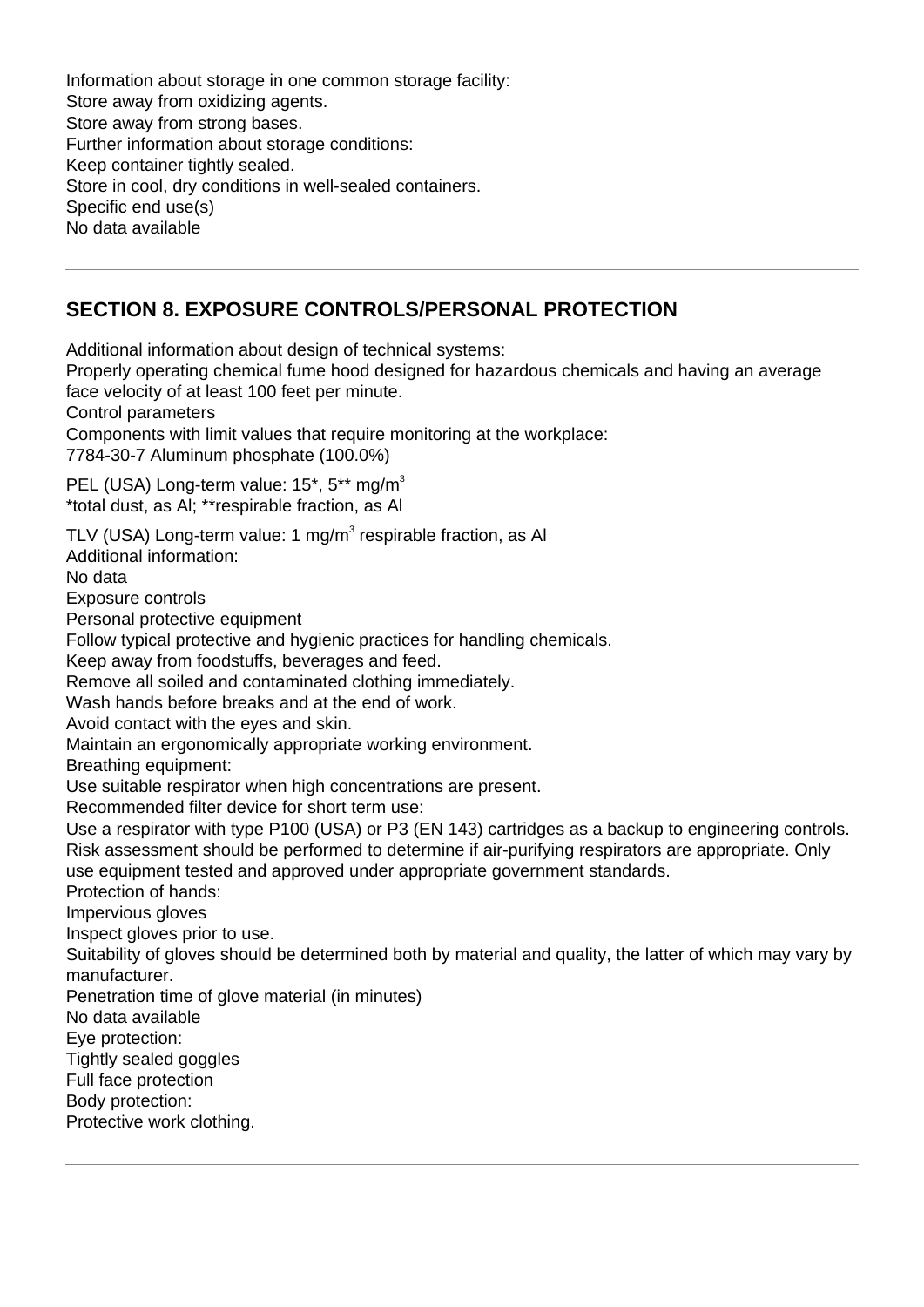#### **SECTION 9. PHYSICAL AND CHEMICAL PROPERTIES**

Information on basic physical and chemical properties Appearance: Form: Crystalline powder Color: White Odor: No data available Odor threshold: No data available. pH: N/A Melting point/Melting range: >1500° °C (>2732° °F) Boiling point/Boiling range: No data available Sublimation temperature / start: No data available Flammability (solid, gas) No data available. Ignition temperature: No data available Decomposition temperature: No data available Autoignition: No data available. Danger of explosion: No data available. Explosion limits: Lower: No data available Upper: No data available Vapor pressure: N/A Density at 20 °C (68 °F): 2.566 g/cm<sup>3</sup> (21.413 lbs/gal) Relative density No data available. Vapor density N/A Evaporation rate N/A Solubility in Water  $(H<sub>2</sub>O)$ : Insoluble Partition coefficient (n-octanol/water): No data available. Viscosity: Dynamic: N/A Kinematic: N/A Other information No data available

# **SECTION 10. STABILITY AND REACTIVITY**

**Reactivity** No data available Chemical stability Stable under recommended storage conditions. Thermal decomposition / conditions to be avoided: Decomposition will not occur if used and stored according to specifications. Possibility of hazardous reactions No dangerous reactions known Conditions to avoid No data available Incompatible materials: Oxidizing agents Bases Hazardous decomposition products: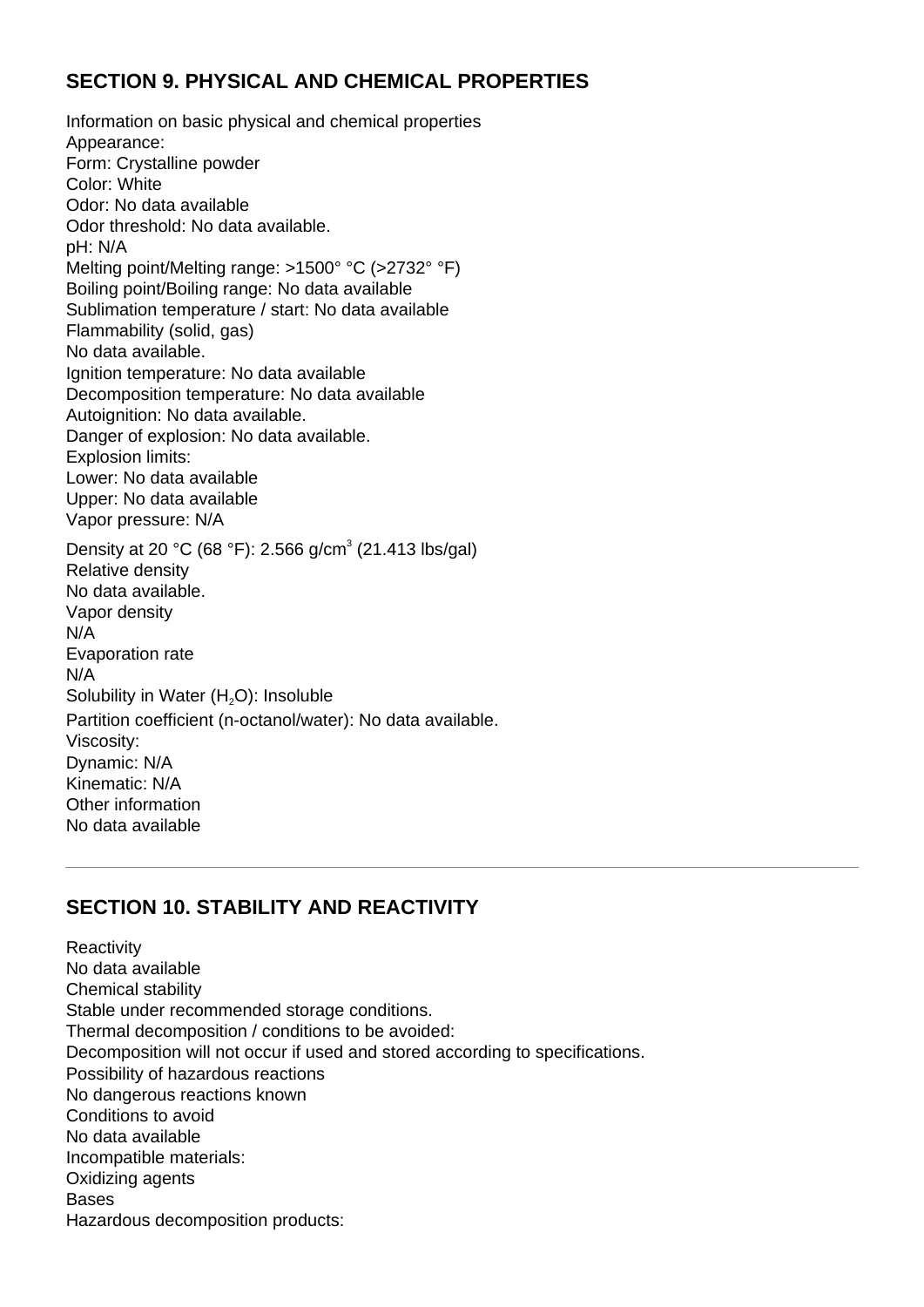## **SECTION 11. TOXICOLOGICAL INFORMATION**

Information on toxicological effects Acute toxicity: Swallowing will lead to a strong corrosive effect on mouth and throat and to the danger of perforation of esophagus and stomach. The Registry of Toxic Effects of Chemical Substances (RTECS) contains acute toxicity data for this substance. LD/LC50 values that are relevant for classification: Oral LD50 >5 gm/kg (mouse) Dermal LD50 >4640 mg/kg (rabbit) Skin irritation or corrosion: Causes severe skin burns. Eye irritation or corrosion: Causes serious eye damage. Sensitization: No sensitizing effects known. Germ cell mutagenicity: No effects known. Carcinogenicity: ACGIH A4: Not classifiable as a human carcinogen: Inadequate data on which to classify the agent in terms of its carcinogenicity in humans and/or animals. Reproductive toxicity: No effects known. Specific target organ system toxicity - repeated exposure: No effects known. Specific target organ system toxicity - single exposure: No effects known. Aspiration hazard: No effects known. Subacute to chronic toxicity: The Registry of Toxic Effects of Chemical Substances (RTECS) contains multiple dose toxicity data for this substance. Additional toxicological information: To the best of our knowledge the acute and chronic toxicity of this substance is not fully known.

## **SECTION 12. ECOLOGICAL INFORMATION**

**Toxicity** Aquatic toxicity: No data available Persistence and degradability No data available Bioaccumulative potential No data available Mobility in soil No data available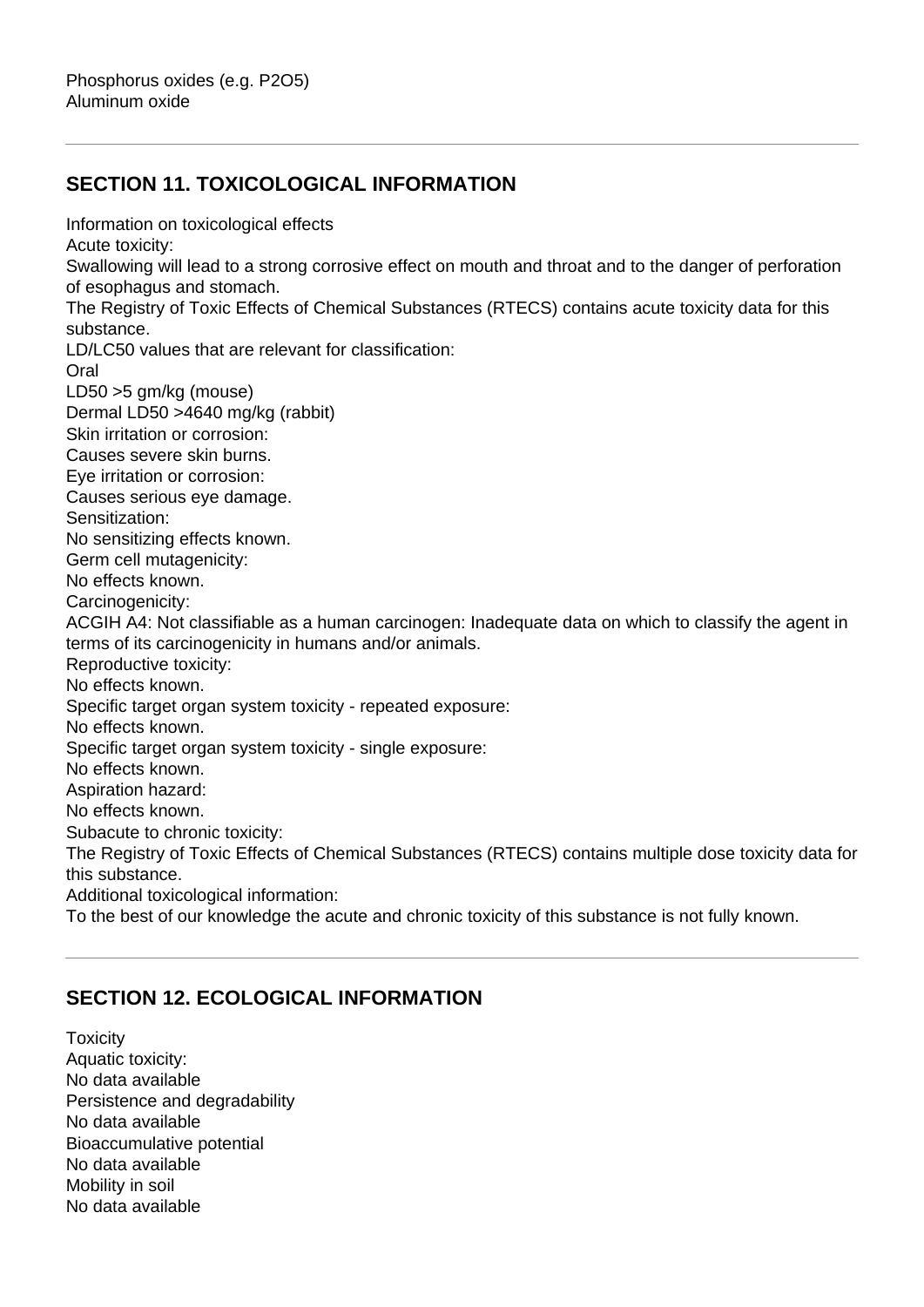Additional ecological information: Do not allow material to be released to the environment without official permits. Do not allow undiluted product or large quantities to reach groundwater, water courses, or sewage systems. Avoid transfer into the environment. Results of PBT and vPvB assessment PBT: N/A vPvB: N/A Other adverse effects No data available

#### **SECTION 13. DISPOSAL CONSIDERATIONS**

Waste treatment methods Recommendation Consult official regulations to ensure proper disposal. Uncleaned packagings: Recommendation: Disposal must be made according to official regulations.

#### **SECTION 14. TRANSPORT INFORMATION**

UN-Number DOT, IMDG, IATA UN3260 UN proper shipping name DOT Corrosive solid, acidic, inorganic, n.o.s. (Aluminum phosphate) IMDG, IATA CORROSIVE SOLID, ACIDIC, INORGANIC, N.O.S. (Aluminum phosphate) Transport hazard class(es) DOT Class 8 Corrosive substances. Label 8 Class 8 (C2) Corrosive substances Label 8 IMDG, IATA Class 8 Corrosive substances. Label 8 Packing group DOT, IMDG, IATA III Environmental hazards: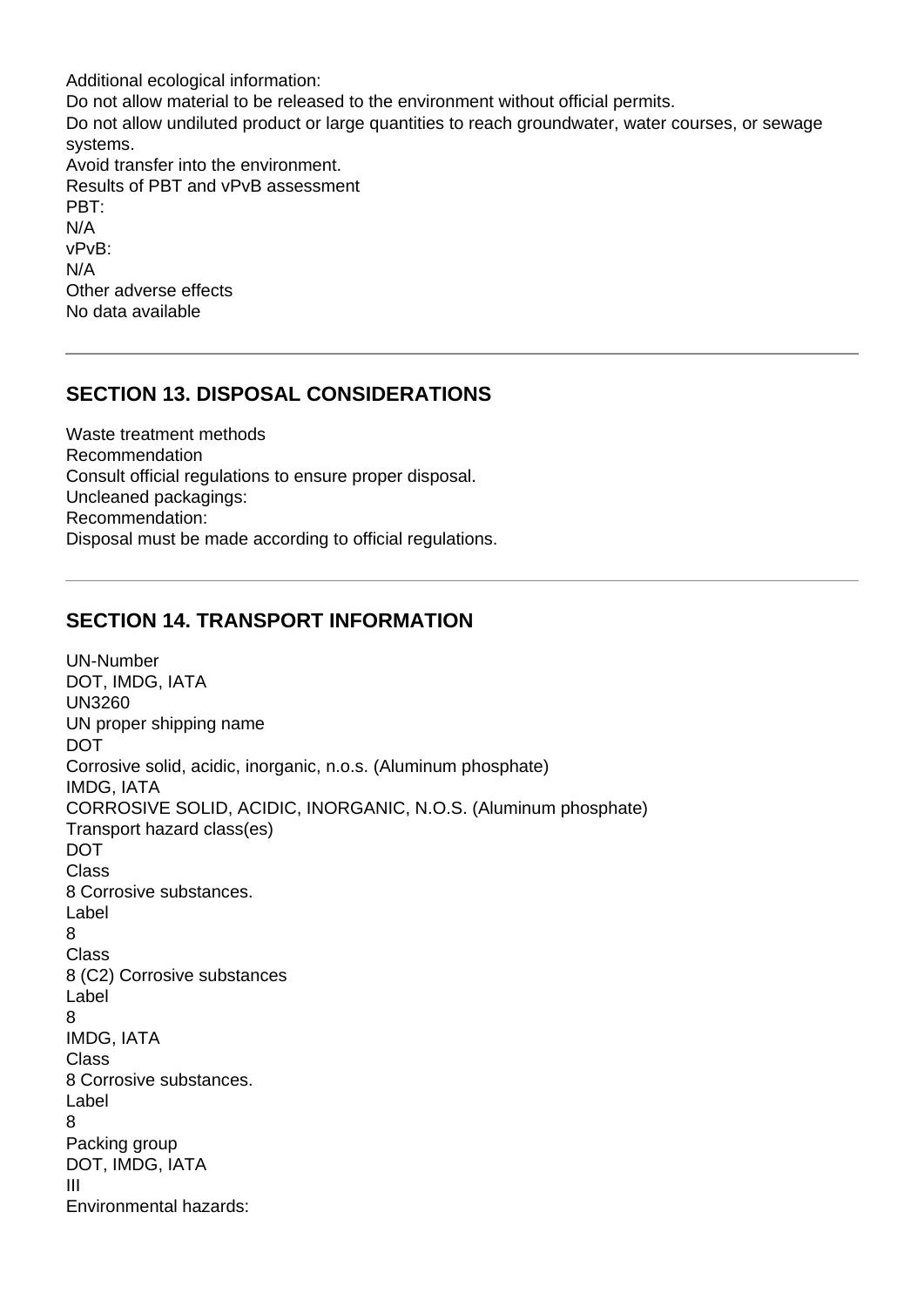N/A Special precautions for user Warning: Corrosive substances EMS Number: F-A,S-B Segregation groups Acids Transport in bulk according to Annex II of MARPOL73/78 and the IBC Code N/A Transport/Additional information: DOT Marine Pollutant (DOT): No UN "Model Regulation": UN3260, Corrosive solid, acidic, inorganic, n.o.s. (Aluminum phosphate), 8, III

## **SECTION 15. REGULATORY INFORMATION**

Safety, health and environmental regulations/legislation specific for the substance or mixture GHS GHS label elements, including precautionary statements Hazard pictograms GHS05 Signal word **Danger** Hazard statements H314 Causes severe skin burns and eye damage. Precautionary statements P260 Do not breathe dust/fume/gas/mist/vapors/spray. P303+P361+P353 If on skin (or hair): Take off immediately all contaminated clothing. Rinse skin with water/shower. P305+P351+P338 IF IN EYES: Rinse cautiously with water for several minutes. Remove contact lenses, if present and easy to do. Continue rinsing. P301+P330+P331 IF SWALLOWED: rinse mouth. Do NOT induce vomiting. P405 Store locked up. P501 Dispose of contents/container in accordance with local/regional/national/international regulations. National regulations All components of this product are listed in the U.S. Environmental Protection Agency Toxic Substances Control Act Chemical substance Inventory. All components of this product are listed on the Canadian Domestic Substances List (DSL). SARA Section 313 (specific toxic chemical listings) Substance is not listed. California Proposition 65 Prop 65 - Chemicals known to cause cancer Substance is not listed. Prop 65 - Developmental toxicity Substance is not listed. Prop 65 - Developmental toxicity, female Substance is not listed. Prop 65 - Developmental toxicity, male Substance is not listed. Information about limitation of use: